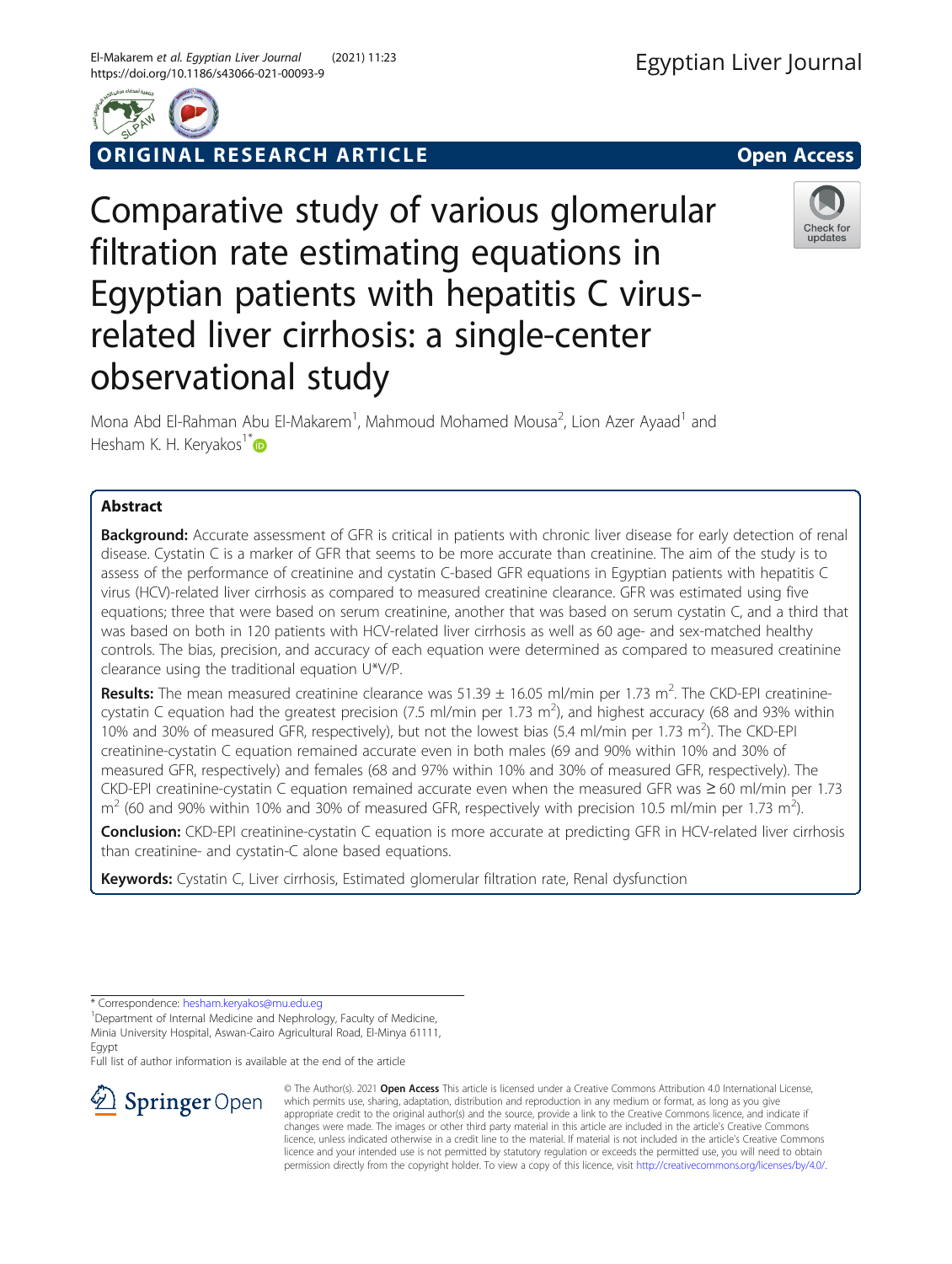## Background

Renal dysfunction is one of the common complications in patients with chronic liver disease with dismal impact on the patients' survival  $[1]$  $[1]$  $[1]$ . The incidence of renal dysfunction increases with the advancement of liver cirrhosis and the worsening in portal hypertension [\[2](#page-9-0)]. Serum creatinine is included in the Model for End Stage Liver Disease (MELD) Score, which is currently used for assessment of severity of liver disease and prioritization for liver transplantation which reflects the pivotal prognostic role of renal function in cirrhosis [\[3](#page-9-0)]. There is an urgent need for early and precise detection of impaired glomerular filtration rate (GFR) in cirrhotic patients, especially in those suffering from acute on chronic liver failure (ACLF) and being evaluated for liver transplantation, and in patients with refractory hepatic encephalopathy.

GFR is largely accepted as the best overall index of renal function. The GFR cannot be measured directly but can be assessed from the measured clearance of exogenous and endogenous filtration markers of which creatinine and cystatin C are the most commonly used. The 2012 Kidney Disease Improving Global Outcomes (KDIGO) guidelines recommend eGFR for routine evaluation of GFR and support the use of serum cystatin C in estimating GFR in situations where serum creatinine is unreliable. Measured GFR (mGFR) is recommended as a confirmatory test when more accuracy is needed [[4\]](#page-9-0).

Serum creatinine concentration is affected by several factors other than GFR, and different laboratories use different methods for measurement of serum creatinine which make results difficult to compare. Creatinine is a by-product of muscle metabolism in which creatine in the muscle is converted nonenzymatically to creatinine. Synthesis of creatinine from creatine is not constant since it is affected by the daily intake of protein and by muscle turnover. Using creatinine (Cr)-based methods to estimate GFR in advanced liver disease (ALD) patients has limitations for multiple reasons. Creatine production is decreased with the decline in hepatic functional capacity resulting in lower serum Cr levels. Patients with ALD are known to have less skeletal muscle mass, resulting in diminished creatine storage and less conversion of creatine to Cr. All of these factors lead to a decreased serum Cr level in ALD patients, making Cr an unreliable factor in estimating GFR [\[5](#page-9-0)]. Also, the increase in serum creatinine is often delayed 48–72 h behind the onset of injury [[6\]](#page-9-0). Analytical methods used to determine the serum Cr concentration can also result in variability in Cr levels. The kinetic Jaffe method is commonly used to measure serum Cr levels and can be interfered with by elevated serum bilirubin levels, resulting in false low Cr levels [[7\]](#page-9-0).

Inulin clearance, the standard method for measuring the GFR, is inappropriate for practical use because of cost and complicated 24-h urinary catheterization [\[8](#page-9-0)]. Radio-isotopic renal scans cost is high, and they cannot be used for repeated measurements. Creatinine clearance tends to overestimate the GFR and requires accurate urine volume measurement [[9\]](#page-9-0). Creatinine-based equations for estimation of GFR, Cockcroft-Gault formula and modification of diet in renal disease (MDRD), and CKD-EPI equations are of limited value in cirrhotic patients as they overestimate the GFR as well  $[10]$  $[10]$ .

Serum cystatin C (CysC) is a low molecular weight protein (12.8 kDa) that functions as an extracellular cysteine protease inhibitor that has a constant rate of production and is freely filtered across renal glomeruli. However, it is completely reabsorbed and metabolized by the proximal tubular cells without secretion [\[11\]](#page-9-0). Several studies suggested that serum cystatin C is a better alternative to serum creatinine, with constant rate of production and fewer non-GFR determinants independent of GFR, despite they are frequently present in patients with cirrhosis such as elevated CRP or low serum albumin levels. Recent findings suggest that GFR may be more effectively estimated using cystatin C as a supplement or replacement for serum creatinine [[12\]](#page-9-0). In the general population, serum cystatin C shows stronger associations than serum creatinine with cardiovascular disease (CVD) and all-cause mortality [\[13\]](#page-9-0).

We compare the bias, precision, and accuracy of different equations that estimate glomerular filtration rate based on serum creatinine, cystatin C and both as compared to measured creatinine clearance for the detection of kidney disease in liver cirrhosis related to HCV Egyptian patients.

### **Methods**

#### Study participants

The study was reviewed and approved by the Minia University Faculty of Medicine Research ethics committee (Approval NO. 186: 6/2016) and was conducted in accordance with the Helsinki Declaration. Informed consent was obtained from all participants. This study was an observational hospital-based, cohort study to compare the accuracy of different glomerular filtration rate equations based on creatinine, cystatin C, and both as valuable tools in the detection of kidney disease in liver cirrhosis related to HCV in Egyptian patients; with the participants being recruited from the Internal Medicine Department of Minia University hospital. The study enrolled 120 patients with hepatitis C virus (HCV)-related liver cirrhosis, as well as 60 age- and sex-matched healthy controls. The diagnosis of cirrhosis was based on a combination of physical examination, laboratory tests, and abdominal ultrasonography. The inclusion criterion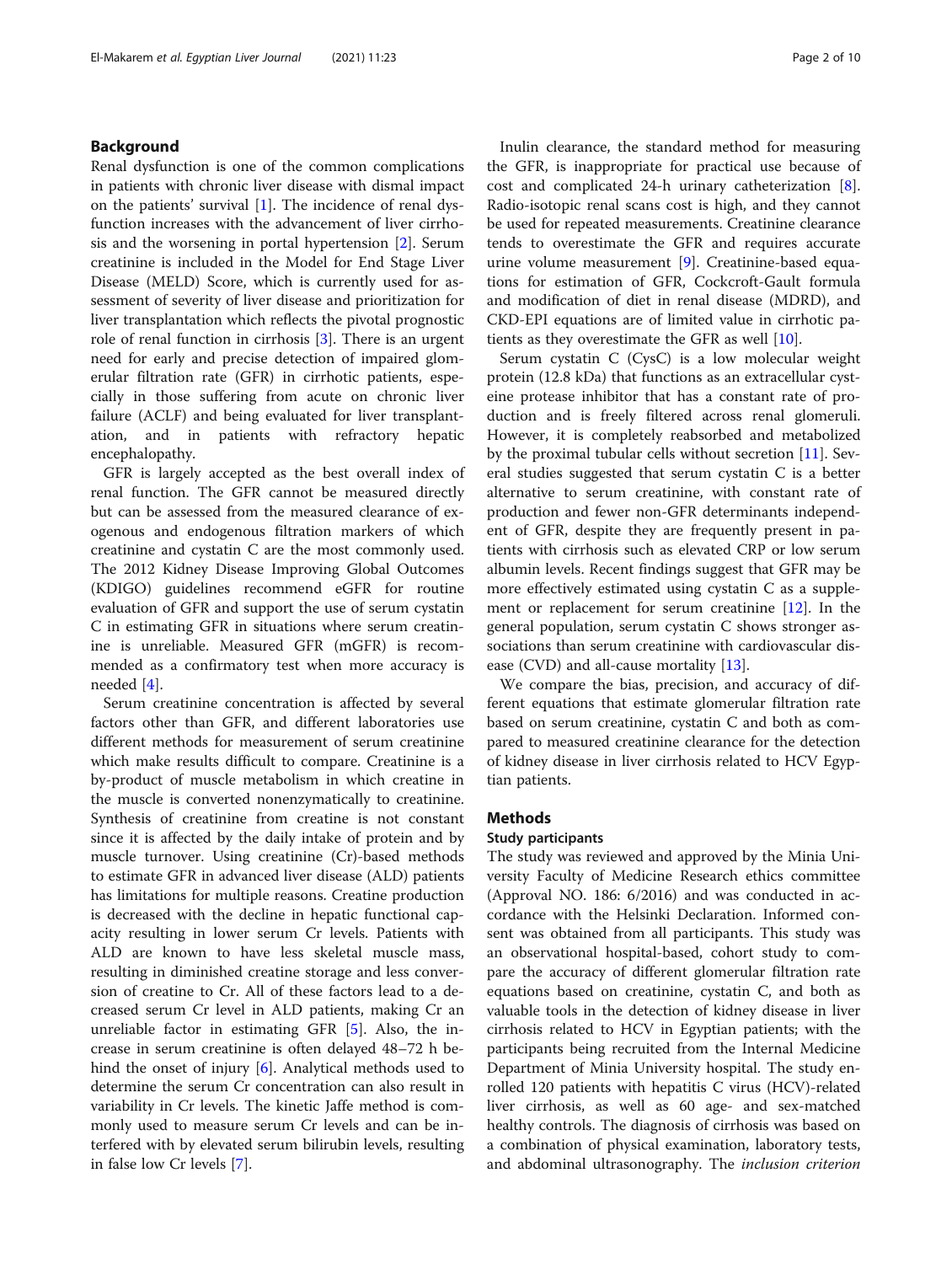was HCV-related liver cirrhosis in adult patients > 18 years old of both genders. The exclusion criteria for patients and healthy controls were acute viral or bacterial infection, primary renal disease or hepatorenal syndrome (HRS), chronic obstructive pulmonary disease (COPD), diabetes mellitus, thyroid dysfunction, active GIT bleeding or gastrointestinal bleeding during the month before enrollment, hepatocellular carcinoma, congestive heart failure (CHF), amputation of whole or part-limb, medications use including corticosteroids, antiviral drugs, angiotensin-II receptor blockers, angiotensin-converting enzyme inhibitors, aminoglycosides, nonsteroidal antiinflammatory drugs (NSAIDs), and L-ornithine-Laspartate.

## Primary outcome measures

Percentage of estimated glomerular filtration rate values within 30% of 'true' measured glomerular filtration rate were compared. The accuracy of glomerular filtration rate (GFR) estimating equations was commonly expressed as the P30 value, the percentage of estimated GFR values within 30% of 'true' GFR. The study estimated and compared the accuracy and precision of GFR-estimating equations based on Cockcroft-Gault formula, the modification of diet in renal disease (MDRD) equation, and three Chronic Kidney Disease Epidemiology Collaboration (CKD-EPI) equations using either creatinine or cystatin C or a combination of both in patients with liver cirrhosis related to HCV expressed as the P30 value. Cockcroft-Gault Formula was calculated with the following formula:  $(140 - age) \times weight/72 \times$ Scr  $\times$  0.85 [if female]. MDRD creatinine equation was calculated with the following formula:  $175 \times$  plasma creatinine<sup>-1.154</sup> × age<sup>-0.203</sup> (× 0.742 if female; × 1.21 if black). CKD-EPI creatinine equation was calculated using the following formula:  $141 \times min(Scr/\kappa, 1)^\alpha \times$ max(Scr/k, 1)<sup>-1.209</sup>  $\times$  0.993<sup>Age</sup>  $\times$  1.018 [if female]  $\times$  1.159 [if black], where Scr is serum creatinine,  $\kappa$  is 0.7 for females and 0.9 for males,  $\alpha$  is −0.329 for females and − 0.411 for males, min indicates the minimum of  $Scr/\kappa$  or 1, and max indicates the maximum of Scr/κ or 1. CKD-EPI cystatin C equation was calculated using the following formula: 133 × min(Scys/0.8, 1)<sup>−</sup>0.499 × max(Scys/0.8,  $1)^{-1.328}$  × 0.996<sup>Age</sup> × 0.932 [if female], where Scys is serum cystatin C, min indicates the minimum of Scr/κ or 1, and max indicates the maximum of Scr/κ or 1. Creatinine-Cystatin C equation was calculated using the following formula:  $135 \times \text{min}(\text{Scr}/\kappa, 1)^\alpha \times \text{max}(\text{Scr}/\kappa,$  $1)^{-0.601}$  × min(Scys/0.8, 1)<sup>-0.375</sup> × max(Scys/0.8, 1)<sup>-0.711</sup>  $\times$  0.995<sup>Age</sup>  $\times$  0.969 [if female]  $\times$  1.08 [if black] where Scr is serum creatinine, Scys is serum cystatin C,  $κ$  is 0.7 for females and 0.9 for males,  $\alpha$  is  $-$  0.248 for females and  $-$ 0.207 for males, min indicates the minimum of Scr/κ or 1, and max indicates the maximum of Scr/κ or 1.

Every participant was educated on proper techniques for 24-h urine collection and provided with a detailed patient education pamphlet. One day prior to visit 2, each subject completed a 24-h urine collection for timed urine creatinine clearance using the formula urine creatinine/serum creatinine multiplied by 24-h urine volume (UCr/PCr)  $\times$  V. This was divided by 1440 to get the value in ml/min.

Measurement of serum cystatin C (CysC) using a twosite second-generation enzyme-linked immunosorbent assay (ELISA) kit (Wkea Med Supplies Corp, China) was done. The microtiter plate was coated with monoclonal purified human anti-cystatin C antibody. Fifty microliters of standards or samples are added to the appropriate microtiter plate wells and incubate for 30 min at 37 °C. Remove the liquid of each well; add 50 μl of a biotinconjugated polyclonal goat anti-CysC antibody (Detection Reagent A) to each well and incubate for 30 min at 37 °C. Aspirate each well and wash with wash buffer, repeating the process three times for a total of three washes, followed by the addition of 100 μl of Avidin conjugated to horseradish peroxidase (HRP) (Detection Reagent B) to each microplate well and incubated for 1 h at 37 °C. Color development was achieved using a 90 μl TMB substrate solution is added to each well and incubated for 15 min at 37 °C. Only those wells that contain biotin-conjugated antibody and enzyme-conjugated Avidin will exhibit a change in color. The enzymesubstrate reaction is terminated by the addition of 50 μl sulfuric acid solution and the color change is measured spectrophotometrically at a wavelength of  $450 \pm 2$  nm. Serial dilutions of human CysC were used to establish a standard curve. Laboratory measurements were performed at Clinical Pathology Laboratory at the Minia University Hospital. Assay range is 30 μg/L up to 800 μg/L with the intra-assay CV (%) and inter-assay CV (%) are less than 15%.

#### Other measurements

Demographic data, weight, height, BMI, detailed history, and thorough physical examination were obtained at enrollment. Urinalysis with microscopy was performed before the timed urine collection for GFR measurement. Complete blood count, liver function tests, renal function tests, thyroid function tests, fasting and postprandial plasma glucose, and serum alpha fetoprotein were obtained at enrollment. Complete blood count, liver function tests, urea, creatinine, and uric acid were measured using stored ethylenediaminetetraacetic acid (EDTA) plasma samples using standard techniques. CBC was obtained using Mindray BC-3200 auto hematology counter (Shenzhen Mindray Bio-Medical Electronics Co., Ltd. China). Serum albumin was measured using spectrophotometry. Liver function tests, urea, creatinine, and uric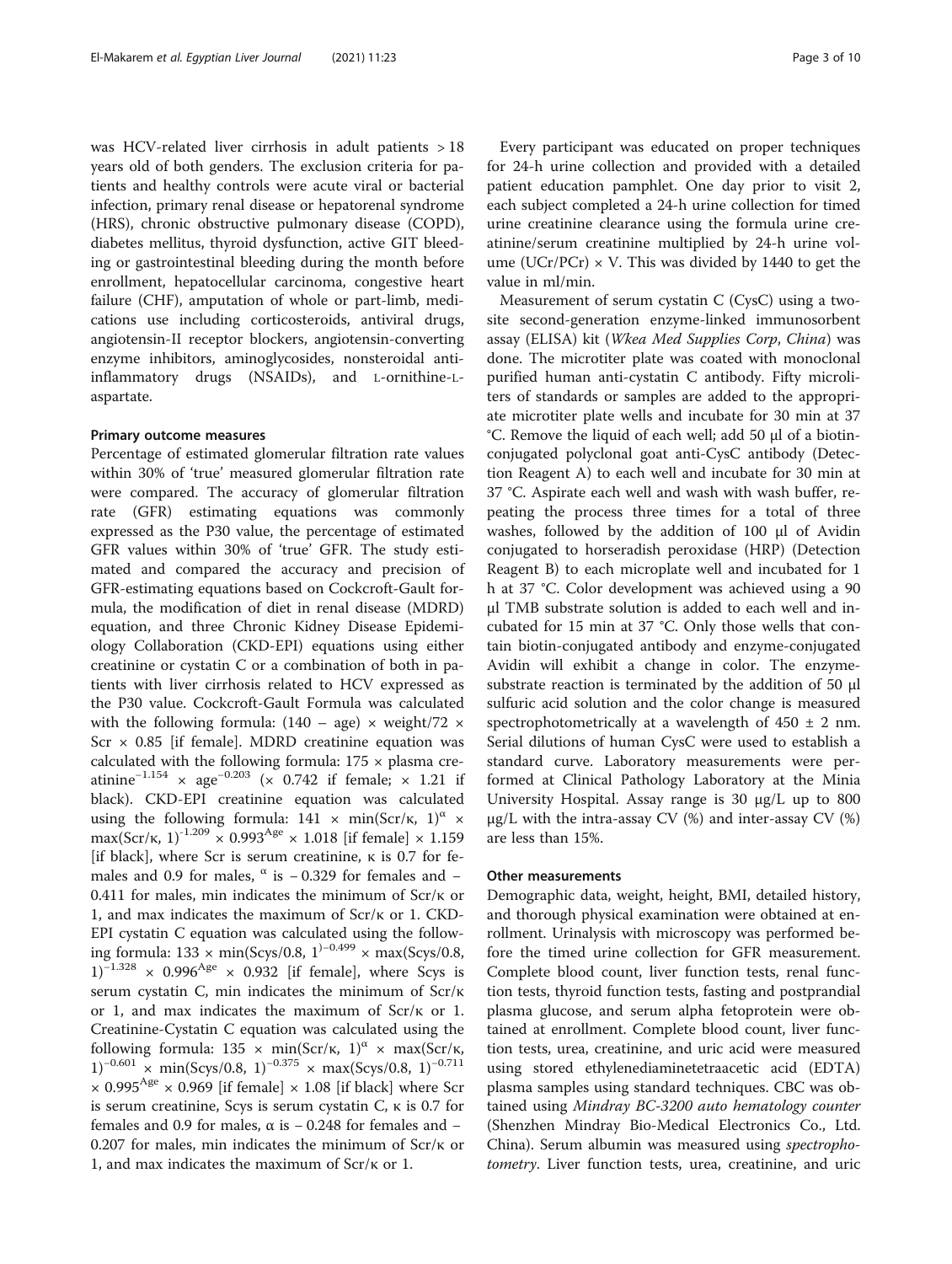## <span id="page-3-0"></span>Table 1 Baseline and demographic data

|                                                                      | HCV group ( $n = 120$ ) | Control group ( $n = 60$ ) | p value    |
|----------------------------------------------------------------------|-------------------------|----------------------------|------------|
| Age (years)                                                          |                         |                            |            |
| Range                                                                | $(45 - 68)$             | $(42 - 72)$                | 0.274      |
| Mean $\pm$ SD                                                        | $58.05 \pm 5.91$        | $56.43.1 \pm 7.75$         |            |
| Sex (frequency)                                                      |                         |                            |            |
| Male                                                                 | 58 (48.3%)              | 30 (50%)                   | 0.881      |
| Female                                                               | 62 (51.7%)              | 30 (50%)                   |            |
| Weight (kg)                                                          |                         |                            |            |
| Range                                                                | $(67 - 98)$             | $(65 - 95)$                | 0.239      |
| Mean $\pm$ SD                                                        | $81.5 \pm 7.31$         | $79.53 \pm 7.65$           |            |
| Height (cm)                                                          |                         |                            |            |
| Range                                                                | $(154 - 180)$           | $(155 - 175)$              | 0.756      |
| Mean $\pm$ SD                                                        | $164.65 \pm 6.51$       | $164.2 \pm 6.38$           |            |
| Body surface area $(m^2)$                                            |                         |                            |            |
| Range                                                                | $1.92 \pm 0.09$         | $1.9 \pm 0.1$              | 0.141      |
| Mean $\pm$ SD                                                        | $(1.69 - 2.09)$         | $(1.73 - 2.1)$             |            |
| BMI (kg/m <sup>2</sup> )                                             |                         |                            |            |
| Range                                                                | $(22.84 - 38.05)$       | $(24.45 - 35.3)$           | 0.435      |
| Mean $\pm$ SD                                                        | $30.19 \pm 3.49$        | $29.59 \pm 3.35$           |            |
| Serum creatinine (mg/dl)                                             |                         |                            |            |
| Range                                                                | $(0.78 - 2.3)$          | $(0.45 - 0.8)$             | $< 0.001*$ |
| Mean $\pm$ SD                                                        | $1.31 \pm 0.35$         | $0.64 \pm 0.1$             |            |
| Blood Urea (mg/dl)                                                   |                         |                            |            |
| Range                                                                | $(1.38 - 137.23)$       | $(18 - 40)$                | $< 0.001*$ |
| Mean $\pm$ SD                                                        | $44.83 \pm 22.06$       | $27.03 \pm 5.32$           |            |
| Serum cystatin C (µg/L)                                              |                         |                            |            |
| Range                                                                | $(0.9 - 4.2)$           | $(0.55 - 1.1)$             | $< 0.001*$ |
| Mean $\pm$ SD                                                        | $1.79 \pm 0.61$         | $0.72 \pm 0.11$            |            |
| Serum sodium (mEq/L)                                                 |                         |                            |            |
| Range                                                                | $(128 - 153)$           | $(134 - 145)$              | 0.155      |
| Mean $\pm$ SD                                                        | $138.9 \pm 4.34$        | $137.67 \pm 2.55$          |            |
| Serum potassium (mEq/L)                                              |                         |                            |            |
| Range                                                                | $(3-6)$                 | $(3.40 - 4.50)$            | $0.005*$   |
| Mean $\pm$ SD                                                        | $4.06 \pm 0.47$         | $3.85 \pm 0.21$            |            |
| Fasting plasma glucose (mg/dl)                                       |                         |                            |            |
| Range                                                                | $(65 - 110)$            | $(75 - 100)$               | 0.155      |
| Mean $\pm$ SD                                                        | $83.22 \pm 11.55$       | $86 \pm 6.78$              |            |
| 2 h postprandial plasma glucose (mg/dl)                              |                         |                            |            |
| Range                                                                | $(3.80 - 140)$          | $(96 - 120)$               | $0.002*$   |
| Mean $\pm$ SD                                                        | $115.91 \pm 23.3$       | $105.57 \pm 6.16$          |            |
| RBCs ( $\times$ 10 <sup>6</sup> /mm <sup>3</sup> )                   |                         |                            |            |
| Range                                                                | $(2.25 - 5.5)$          | $(3.9 - 6.2)$              | $< 0.001*$ |
| Mean $\pm$ SD                                                        | $3.61 \pm 0.6$          | $5.17 \pm 0.59$            |            |
| HB (g/dl)                                                            |                         |                            |            |
| Range                                                                | $(5.8 - 15.1)$          | $(8.6 - 15)$               | $< 0.001*$ |
| Mean $\pm$ SD                                                        | $9.89 \pm 1.79$         | $12.6 \pm 1.43$            |            |
| <sup>a</sup> Platelets ( $\times$ 10 <sup>3</sup> /mm <sup>3</sup> ) |                         |                            |            |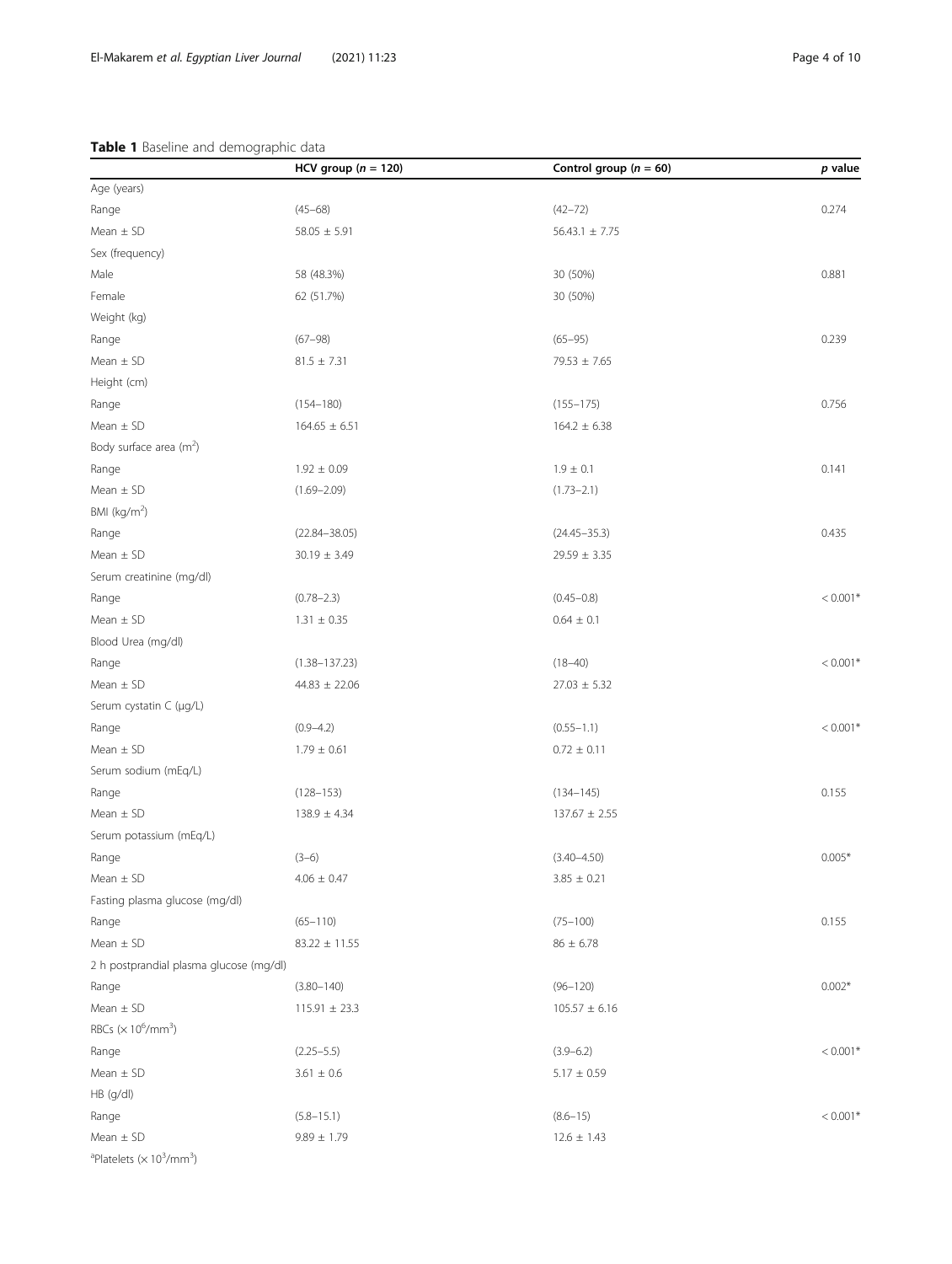## Table 1 Baseline and demographic data (Continued)

|                                                                 | HCV group ( $n = 120$ ) | Control group ( $n = 60$ ) | $p$ value  |
|-----------------------------------------------------------------|-------------------------|----------------------------|------------|
| Median                                                          | 113.5                   | 330.5                      | $< 0.001*$ |
| IQR                                                             | $(92 - 180.5)$          | $(289 - 361)$              |            |
| WBCs $(\times 10^3/\text{mm}^3)$                                |                         |                            |            |
| Range                                                           | $(2.90 - 11.2)$         | $(3.4 - 8.4)$              | 0.554      |
| Mean $\pm$ SD                                                   | $6.24 \pm 2.03$         | $6 \pm 1.4$                |            |
| <sup>a</sup> Total bilirubin (mg/dl)                            |                         |                            |            |
| Median                                                          | 1.5                     | 0.4                        | $< 0.001*$ |
| IQR                                                             | $(1.1 - 2.4)$           | $(0.3 - 0.4)$              |            |
| <sup>a</sup> Direct bilirubin (mg/dl)                           |                         |                            |            |
| Median                                                          | $0.8\,$                 | 0.2                        | $< 0.001*$ |
| IQR                                                             | $(0.4-1)$               | $(0.2 - 0.3)$              |            |
| <sup>a</sup> AST (IU/L)                                         |                         |                            |            |
| Median                                                          | 54.5                    | 22                         | $< 0.001*$ |
| IQR                                                             | $(39.4 - 84)$           | $(18 - 24)$                |            |
| <sup>a</sup> ALT (IU/L)                                         |                         |                            |            |
| Median                                                          | 44.5                    | 23.5                       | $< 0.001*$ |
| IQR                                                             | $(32.5 - 67.2)$         | $(22 - 27)$                |            |
| Albumin (g/dl)                                                  |                         |                            |            |
| Range                                                           | $(1.5 - 4.85)$          | $(4.18 - 4.9)$             | $< 0.001*$ |
| Mean $\pm$ SD                                                   | $2.63 \pm 0.64$         | $4.56 \pm 0.24$            |            |
| <b>INR</b>                                                      |                         |                            |            |
| Range                                                           | $(1.03 - 2.85)$         | $(0.98 - 1.02)$            | $< 0.001*$ |
| Mean $\pm$ SD                                                   | $1.63 \pm 0.53$         | $1 \pm 0.01$               |            |
| Creatinine clearance (ml/min per 1.73 m <sup>2</sup> )          |                         |                            |            |
| Range                                                           | $(20 - 87.8)$           | $(85 - 138)$               | $< 0.001*$ |
| Mean $\pm$ SD                                                   | $51.39 \pm 16.05$       | $113.9 \pm 12.74$          |            |
| Cockcroft-Gault formula (ml/min per 1.73 m <sup>2</sup> )       |                         |                            |            |
| Range                                                           | $(33-108)$              | $(69 - 202)$               | $< 0.001*$ |
| Mean $\pm$ SD                                                   | $70.33 \pm 20.4$        | $121.17 \pm 38.29$         |            |
| MDRD (ml/min per 1.73 m <sup>2</sup> )                          |                         |                            |            |
| Range                                                           | $(25 - 98)$             | $(88 - 225)$               | $< 0.001*$ |
| Mean $\pm$ SD                                                   | $52.78 \pm 15.84$       | $126.83 \pm 29.14$         |            |
| CKD-EPI (ml/min per 1.73 $m2$ )                                 |                         |                            |            |
| Range                                                           | $(26 - 95)$             | $(103 - 155)$              | $< 0.001*$ |
| Mean $\pm$ SD                                                   | $56.1 \pm 17.24$        | $121.4 \pm 12.04$          |            |
| CKD-EPI creatinine-cystatin C (ml/min per 1.73 m <sup>2</sup> ) |                         |                            |            |
| Range                                                           | $(16 - 79)$             | $(97 - 161)$               | $< 0.001*$ |
| Mean $\pm$ SD                                                   | $45.95 \pm 14.82$       | $123.77 \pm 14.52$         |            |
| CKD-EPI cystatin C (ml/min per 1.73 m <sup>2</sup> )            |                         |                            |            |
| Range                                                           | $(11 - 87)$             | $(78 - 164)$               | $< 0.001*$ |
| Mean $\pm$ SD                                                   | $40.55 \pm 16.68$       | $119.57 \pm 16.86$         |            |

Independent sample t test for parametric quantitative data between the two groups

\*Significant difference at *p* value < 0.05<br><sup>a</sup>Mann–Whitney test for non-parametric quantitative data between the two groups. Chi square test for qualitative data between the two groups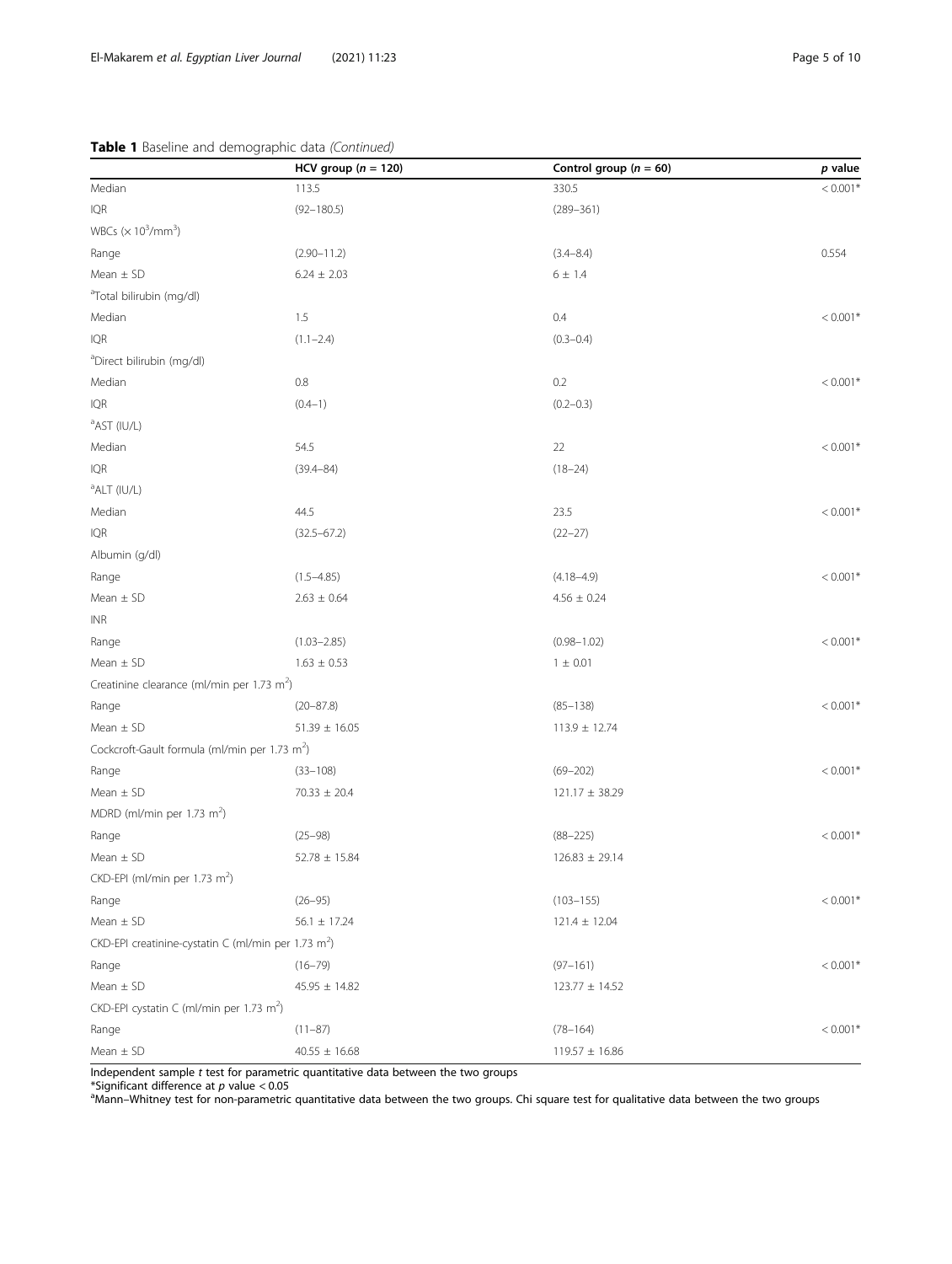acid were measured using Dimension ES chemical autoanalyzer (Dade Behring, Marburg, Germany).

Serological tests for hepatitis virus B and C were done. Anti-HCV antibodies by enzyme-linked immunosorbent assay (ELISA) and detectable serum HCV–RNA by polymerase chain reaction for 6 months or more were needed to confirm the diagnosis of HCV infection. Abdominal ultrasound was done for all patients.

## Statistical analysis

All statistical analyses were performed with Statistical Package for the Social Science (SPSS for windows version 25.0) (SPSS Inc., Tokyo, Japan). The continuous variables were expressed as mean ± SD which compared using chi square test. Pearson's correlation coefficient was used to estimate the correlation between each two variables. Statistical significance was defined as a probability level of  $p < 0.05$ . Bias was defined as the mean difference between measured and estimated GFR; precision was defined as the SD of the difference between measured and estimated GFR. Both precision and bias were expressed as ml/min per 1.73  $\mathrm{m}^2$ ; accuracy was defined as the proportion of values that were within 10 or 30% of the measured GFR.

## Results

A total of 120 patients with hepatitis C virus (HCV)-related liver cirrhosis who met the inclusion criteria and 60 healthy volunteers as a control group were included in this observational hospital-based, cohort study. The baseline characteristics of the cohort are presented in Table [1.](#page-3-0) Both groups are age- and sex-matched (58.05  $\pm$ 5.91 years vs. 56.43.1  $\pm$  7.75 years;  $p = 0.274$ ). There were 62 females and 58 male patients in the HCV group compared to 30 females and 30 males in the control group. The mean measured GFR in HCV patients using measured creatinine clearance was 51.39 ± 16.05 ml/min per 1.73  $m^2$  with a range of 20–87.8 ml/min per 1.73  $m<sup>2</sup>$ .

## Correlation of eGFR formulas with mGFR

There was significant positive correlation between the measured creatinine clearance and estimated GFR formulas in HCV group Table 2.

#### Simple linear regression analysis

As regarding simple regression analysis, each GFR formula had a significant regression model for predicting the GFR (measured creatinine clearance is the reference model). The most predictive one is CKD-EPI creatininecystatin C equation ( $R^2$  = 0.785), then CKD-EPI Cystatin C equation ( $R^2 = 0.657$ ) (Table [3\)](#page-6-0).

Table 2 Correlation between measured creatinine clearance and estimated GFR equations in HCV group

| HCV group $(n = 120)$         | <b>Creatinine clearance</b><br>r<br>0.629<br>0.661<br>0.685<br>0.886 |            |
|-------------------------------|----------------------------------------------------------------------|------------|
|                               |                                                                      | p value    |
| Cockcroft-Gault               |                                                                      | $< 0.001*$ |
| <b>MDRD</b>                   |                                                                      | $< 0.001*$ |
| CKD-FPI                       |                                                                      | $< 0.001*$ |
| CKD-EPI creatinine-cystatin C |                                                                      | $< 0.001*$ |
| CKD-EPI cystatin C            | 0.811                                                                | $< 0.001*$ |
|                               |                                                                      |            |

Pearson's correlation coefficient

\*Significant correlation at  $p$  value < 0.05

## Multiple stepwise regression analysis

To improve the accuracy of prediction of GFR from different equations, multiple stepwise regression analysis was used. The most predictive model is CKD-EPI creatinine-cystatin C ( $R^2$  = 0.785) (Table [4\)](#page-6-0).

#### Bias, precision, and accuracy of estimated GFR

The performance of the various estimates of GFR is shown in Table [5](#page-6-0) and Fig. [1.](#page-7-0) The MDRD equation had the least bias  $(-1.4 \text{ ml/min per } 1.73 \text{ m}^2)$ . Meanwhile, CKD-EPI creatinine-cystatin C equation had the best precision (7.5 ml/min per 1.73 m<sup>2</sup>) the highest percentage of values that fell within 30% of the measured GFR (93%). In addition, 68% of GFR estimates fell within 10% of the measured GFR.

## Performance of the derived mathematical equations according to sex

The performance of the various estimates of GFR in male patients of the HCV study group  $(n = 29)$  is shown in Table [6](#page-7-0). The MDRD equation had the least bias (-4 ml/min per 1.73 m<sup>2</sup>). Meanwhile, CKD-EPI creatinine-cystatin C equation had the best precision  $(8.5 \text{ ml/min per } 1.73 \text{ m}^2)$ , the highest percentage of values that fell within 30% of the measured GFR (90%). In addition, 69% of GFR estimates fell within 10% of the measured GFR.

The performance of the various estimates of GFR in female patients of the HCV study group  $(n = 31)$  is shown in Table [7](#page-8-0). The MDRD equation had the least bias  $(1 \text{ ml/min per } 1.73 \text{ m}^2)$ . Meanwhile, CKD-EPI creatinine-cystatin C equation had the best precision  $(6.5 \text{ ml/min per } 1.73 \text{ m}^2)$ , the highest percentage of values that fell within 30% of the measured GFR (97%). In addition, 68% of GFR estimates fell within 10% of the measured GFR.

## Performance of the derived mathematical equations in patients with GFR above and below 60 ml/min/1.73  $m<sup>2</sup>$

The performance of the various estimates of GFR in patients of the HCV study group GFR  $\geq 60$  ml/min per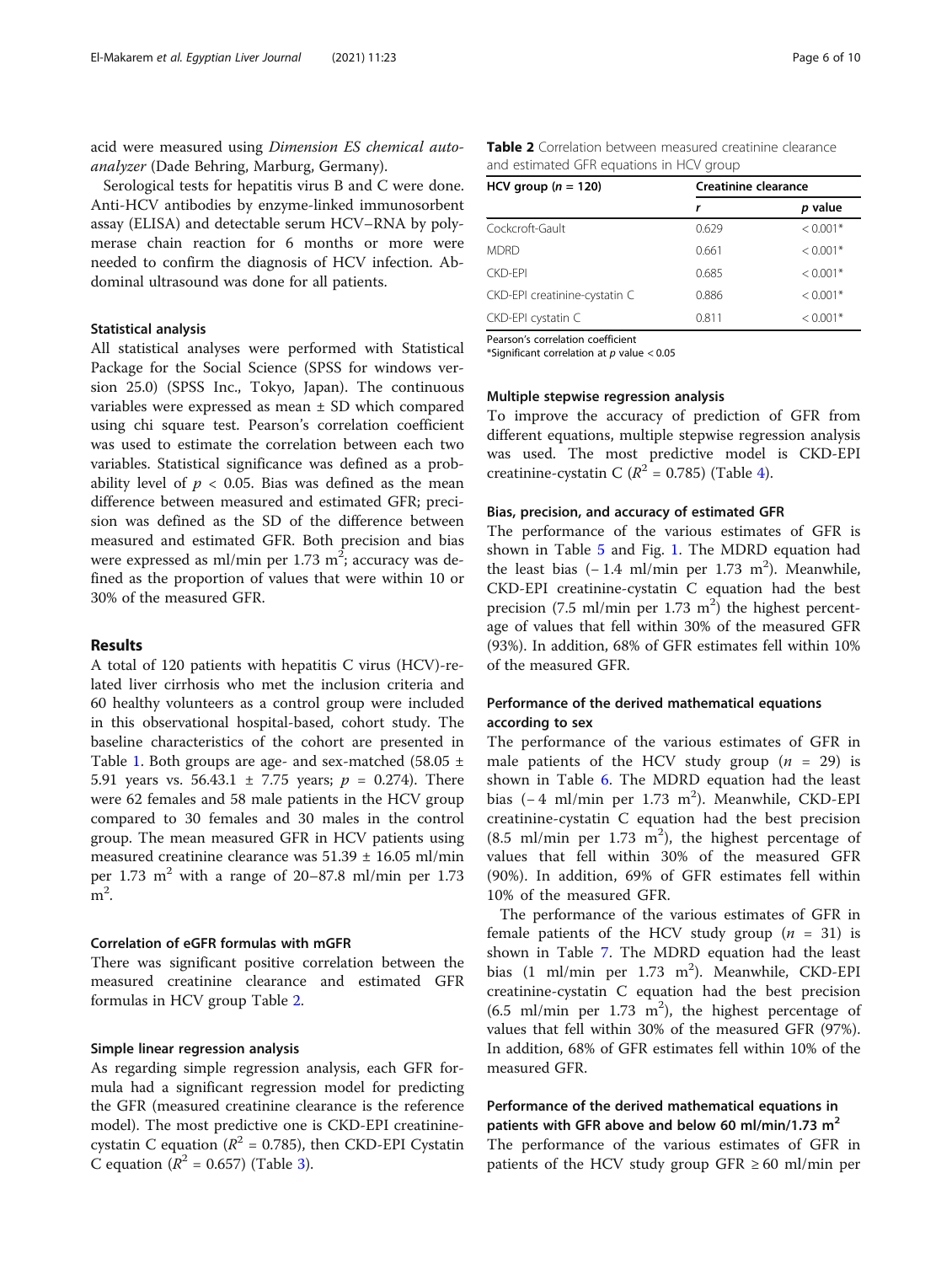<span id="page-6-0"></span>

|  |  |  |  | Table 3 Simple linear regression analysis for determine prediction of creatinine clearance by different GFR formulas |
|--|--|--|--|----------------------------------------------------------------------------------------------------------------------|
|  |  |  |  |                                                                                                                      |

| Model                         |       | <b>Unstandardized coefficients</b> |            | R     | $R^2$ |
|-------------------------------|-------|------------------------------------|------------|-------|-------|
|                               | В     | Std. error                         |            |       |       |
| Constant                      | 16.57 | 5.88                               | $0.007*$   | 0.629 | 0.396 |
| Cockcroft-Gault               | 0.5   | 0.08                               | $< 0.001*$ |       |       |
| Constant                      | 16.07 | 5.5                                | $0.005*$   | 0.661 | 0.436 |
| <b>MDRD</b>                   | 0.67  | 0.1                                | $< 0.001*$ |       |       |
| Constant                      | 15.63 | 5.23                               | 0.004      | 0.685 | 0.469 |
| <b>CKD-EPI</b>                | 0.64  | 0.09                               | $< 0.001*$ |       |       |
| Constant                      | 7.29  | 3.18                               | $0.026*$   | 0.886 | 0.785 |
| CKD-EPI creatinine-cystatin C | 0.96  | 0.07                               | $< 0.001*$ |       |       |
| Constant                      | 19.76 | 3.24                               | $< 0.001*$ | 0.811 | 0.657 |
| CKD-EPI cystatin C            | 0.78  | 0.07                               | $< 0.001*$ |       |       |

1.73 m<sup>2</sup> ( $n = 20$ ) is shown in Table [8](#page-8-0). The CKD-EPI equation had the least bias  $(-1.1 \text{ ml/min per } 1.73 \text{ m}^2)$ . Meanwhile, CKD-EPI creatinine cystatin-C equation had the best precision (10.5 ml/min per 1.73 m<sup>2</sup>), the highest percentage of values that fell within 30% of the measured GFR (90%). In addition, 60% of GFR estimates fell within 10% of the measured GFR.

The performance of the various estimates of GFR in patients of the HCV study group GFR < 60 ml/min per 1.73 m<sup>2</sup> ( $n = 40$ ) is shown in Table [9.](#page-8-0) Both MDRD and CKD-EPI creatinine-cystatin C equation had the least bias (− 4.1 ml/min per 1.73 m<sup>2</sup> and 4.1 ml/min per 1.73 m<sup>2</sup> respectively). Meanwhile, CKD-EPI creatininecystatin C equation had the best precision (5 ml/min per  $1.73 \text{ m}^2$ ), the highest percentage of values that fell within 30% of the measured GFR (95%). In addition, 73% of GFR estimates fell within 10% of the measured GFR.

## **Discussion**

Our cross-sectional observational study has demonstrated that eGFR using CKD-EPI creatinine-cystatin C equation (eGFRcr-cys) provide results comparable to those measured by creatinine clearance with the best performance; meanwhile, creatinine and cystatin Cbased equations were inaccurate for the assessment of renal function in cirrhotic patients. All methods of estimation of GFR have limitations in patients with liver cirrhosis with Cr-based equations tend to overestimate

Table 4 Multiple stepwise linear regression analysis for determine the GFR formulas predicting the creatinine clearance revealed this model

| Model                                   | Unstandardized $P$ value $R$<br>coefficients |            |                      | $R^2$ |
|-----------------------------------------|----------------------------------------------|------------|----------------------|-------|
|                                         | B                                            | Std. error |                      |       |
| Constant                                | 729 318                                      |            | $0.026*$ 0.886 0.785 |       |
| CKD-EPI creatinine-cystatin C 0.96 0.07 |                                              |            | $< 0.001*$           |       |

mGFR, and CysC-based equations tend to underestimate mGFR. This is in accordance with a previous study that highlight the potential risk of unnecessary simultaneous liver and kidney transplantation in patients with endstage liver disease with the use of CysC-based equations with consequent underestimation of GFR [[14](#page-9-0)]. In a single-center cross-sectional study to assess the accuracy of creatinine or cystatin C-based equations to estimate kidney function in orthotopic liver transplant (OLT) recipients, neither serum creatinine nor cystatin C were good predictors of GFR in cirrhotic patients, even after stratification for Child-Pugh-Turcot (CPT) score, gender, and BMI [\[15](#page-9-0)].

Population diversity may play a role in the performance of the eGFR equations. This is suggested by a cross-sectional analysis from the eGFR of 654 indigenous Australians known to be at high risk of end-stage kidney disease (ESKD) that showed that CysC-based eGFR equations may not perform well in populations with high levels of chronic inflammation. CKD-EPI eGFR based on serum creatinine remains the preferred equation in indigenous Australians [[16\]](#page-9-0).

Table 5 Bias, precision, and accuracy of creatinine and cystatin C estimates in HCV study group ( $n = 120$ )

|                                                      | <b>Bias</b>  |      | Precision Accuracy % within |     |  |
|------------------------------------------------------|--------------|------|-----------------------------|-----|--|
|                                                      |              |      | 10%                         | 30% |  |
| Estimates using serum creatinine                     |              |      |                             |     |  |
| • Cockcroft-Gault                                    | $-18.9$ 16.2 |      | 17                          | 32  |  |
| $\cdot$ MDRD                                         | $-1.4$ 13.1  |      | 33                          | 82  |  |
| $\cdot$ CKD-FPI                                      | $-4.7$       | 13.3 | 27                          | 78  |  |
| Estimates using both serum creatinine and cystatin C |              |      |                             |     |  |
| • CKD-EPI creatinine-cystatin C 5.4                  |              | 7.5  | 68                          | 93  |  |
| Estimates using serum cystatin C                     |              |      |                             |     |  |
| • CKD-EPI cystatin C                                 | 10.8         | 10.1 | 23                          | 72  |  |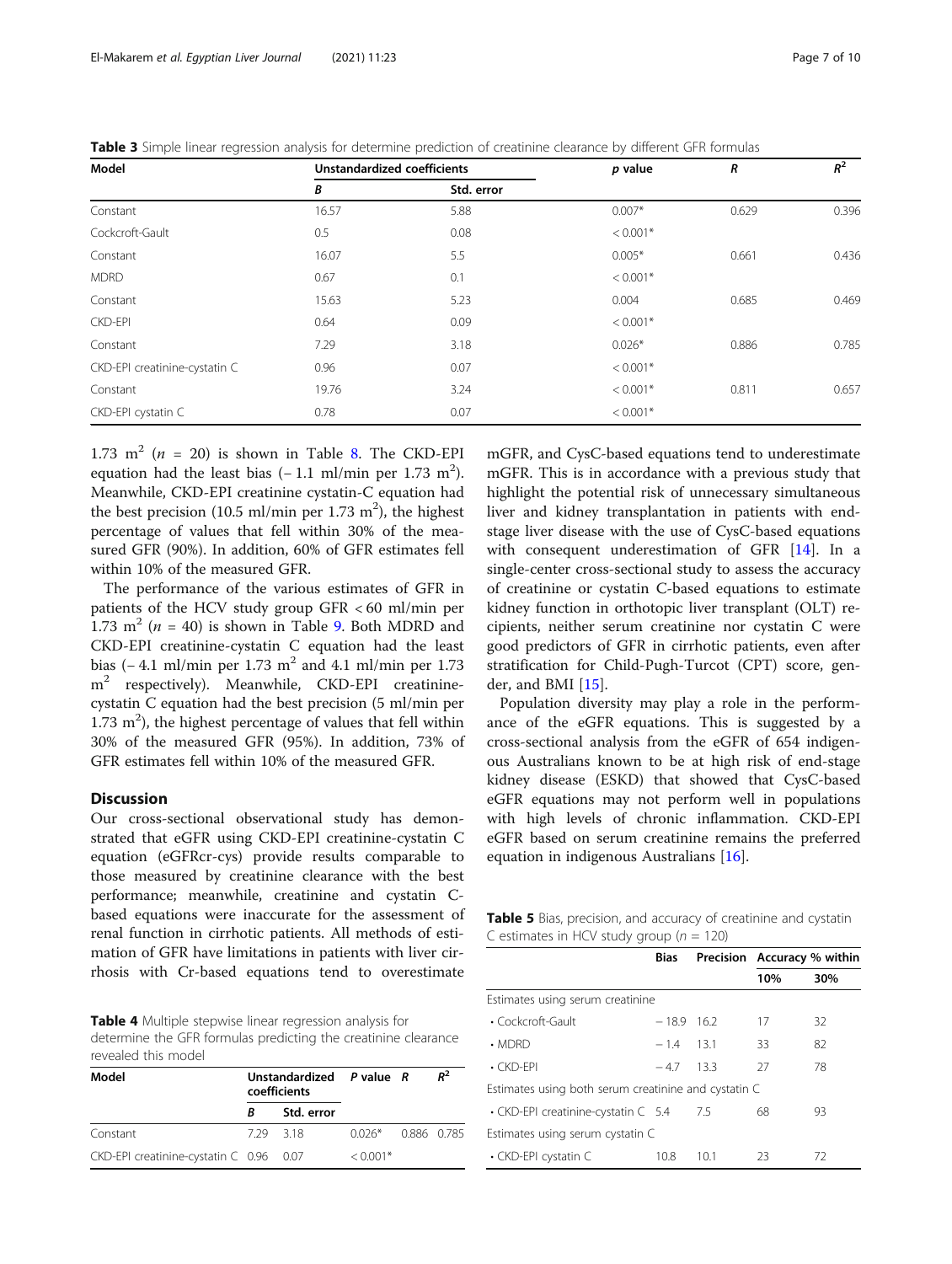<span id="page-7-0"></span>

Table 6 Bias, precision, and accuracy of creatinine and cystatin C estimates in male patients

|                                                      | <b>Bias</b> | Precision | Accuracy % within |     |
|------------------------------------------------------|-------------|-----------|-------------------|-----|
|                                                      |             |           | 10%               | 30% |
| Estimates using serum creatinine                     |             |           |                   |     |
| • Cockcroft-Gault                                    | $-20.2$     | 14.7      | 17                | 24  |
| $\cdot$ MDRD                                         | $-4$        | 10.7      | 24                | 90  |
| $\cdot$ CKD-EPI                                      | $-6.8$      | 10.7      | 24                | 86  |
| Estimates using both serum creatinine and cystatin C |             |           |                   |     |
| • CKD-EPI creatinine-cystatin C equation             | 6           | 8.5       | 69                | 90  |
| Estimates using serum cystatin C                     |             |           |                   |     |
| • CKD-EPI cystatin C equation                        | 14.2        | 10.6      | 10                | 66  |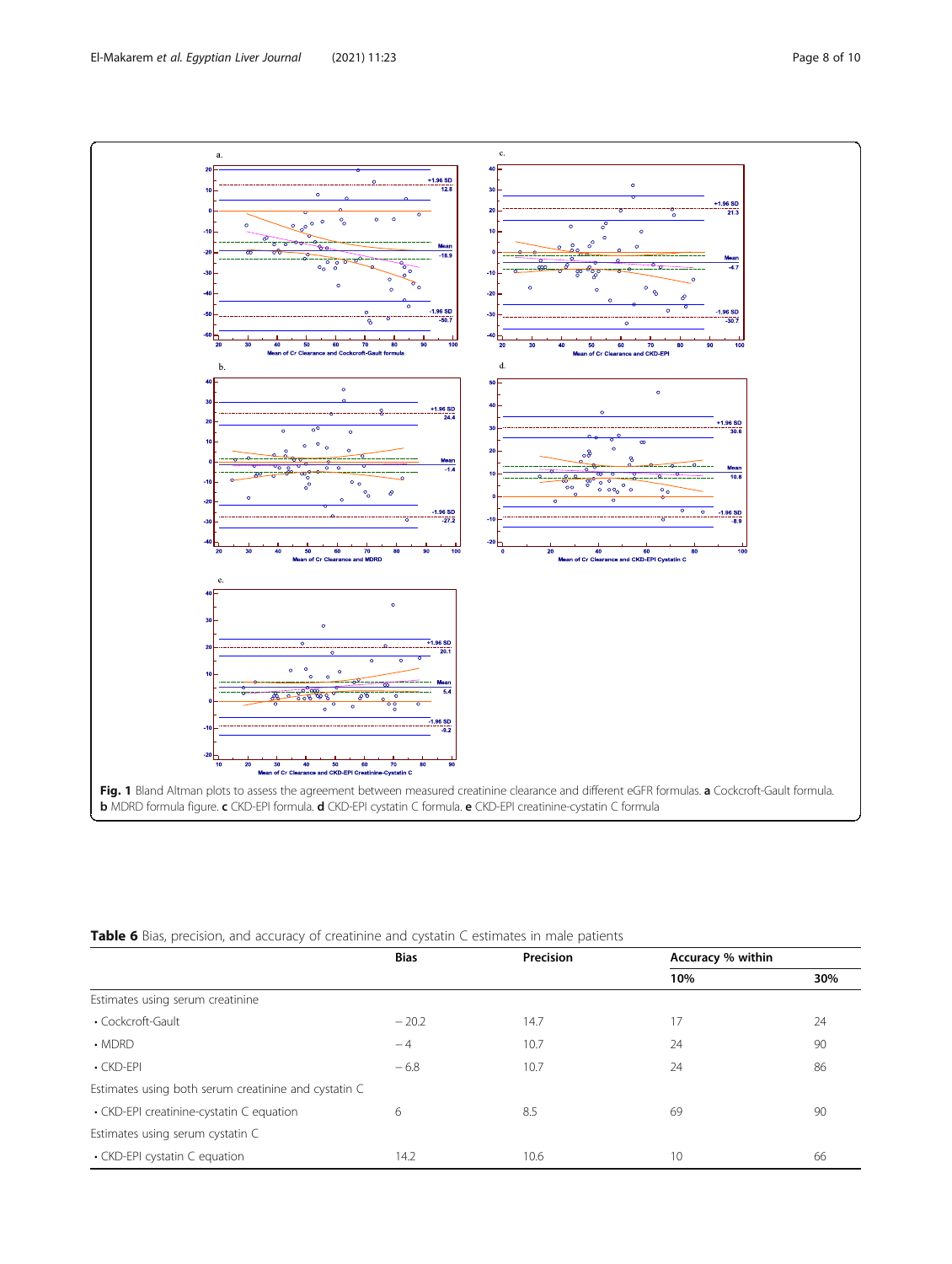<span id="page-8-0"></span>Table 7 Bias, precision, and accuracy of creatinine and cystatin C estimates in female patients

|                                                      | Bias    | Precision Accuracy % within |     |     |  |
|------------------------------------------------------|---------|-----------------------------|-----|-----|--|
|                                                      |         |                             | 10% | 30% |  |
| Estimates using serum creatinine                     |         |                             |     |     |  |
| • Cockcroft-Gault                                    | $-17.8$ | - 17.6                      | 16  | 39  |  |
| $\cdot$ MDRD                                         |         | 14.8                        | 42  | 74  |  |
| $\cdot$ CKD-FPI                                      | $-28$   | 152                         | 29  | 71  |  |
| Estimates using both serum creatinine and cystatin C |         |                             |     |     |  |
| • CKD-EPI creatinine cystatin C 4.9                  |         | 6.5                         | 68  | 97  |  |
| Estimates using serum cystatin C                     |         |                             |     |     |  |
| • CKD-EPI cystatin C                                 | 7.7     | 8.6                         | 35  | 77  |  |

In our study, we have found that all eGFR formulae were positively correlated with mGFR with the most predictive formula being eGFRcr-cys using both simple and multiple stepwise regression analyses. We tested the performance of the different equations in our cohort of Egyptian patients, and we found that MDRD had the least bias but eGFRcr-cys had the best precision and accuracy within both 10% and 30%. Then we tested the influence of sex on the performance of different equations. We found the same previous results in both male and female patients excluding any influence of sex. Then we tested the performance of the equations in patients with measured GFR  $\geq 60$  or <60 ml/min/m2, and we found CKD-EPI equation had the least bias with eGFRcr-cys had the best precision and accuracy in patients with GFR  $\geq 60$  ml/min/m<sup>2</sup>, but with GFR < 60 ml/min/m<sup>2</sup> eGFRcr-cys had the least bias together with MDRD but with better precision and accuracy.

Our results agree with a study published by Adachi et al. 2015 in Japanese population who assessed the performance of GFR equations compared with inulin clearance as a gold standard in 14 patients with cirrhosis.

Table 8 Bias, precision, and accuracy of creatinine and cystatin C estimates for patients with estimated ≥ 60 ml/min per 1.73  $m^2 (n = 20)$ 

|                                                      | <b>Bias</b>  |      | Precision Accuracy % within |     |
|------------------------------------------------------|--------------|------|-----------------------------|-----|
|                                                      |              |      | 10%                         | 30% |
| Estimates using serum creatinine                     |              |      |                             |     |
| • Cockcroft-Gault                                    | $-15.8$ 20.5 |      | 40                          | 50  |
| $\cdot$ MDRD                                         | 4.1          | 18.8 | 15                          | 80  |
| $\cdot$ CKD-FPI                                      | $-11$        | 19.2 | 20                          | 65  |
| Estimates using both serum creatinine and cystatin C |              |      |                             |     |
| • CKD-EPI creatinine cystatin C 8.2                  |              | 10.5 | 60                          | 90  |
| Estimates using serum cystatin C                     |              |      |                             |     |
| • CKD-EPI cystatin C                                 | 12.9         | 14.2 | 25                          | 75  |

Table 9 Bias, precision, and accuracy of creatinine and cystatin C estimates for patients with estimated < 60 ml/min per 1.73  $m^2 (n = 20)$ 

|                                                      | Bias         | Precision Accuracy % within |     |     |
|------------------------------------------------------|--------------|-----------------------------|-----|-----|
|                                                      |              |                             | 10% | 30% |
| Estimates using serum creatinine                     |              |                             |     |     |
| $\cdot$ Cockcroft-Gault                              | $-20.5$ 13.6 |                             | 5   | 23  |
| $\cdot$ MDRD                                         | $-4.1$ 8.1   |                             | 43  | 83  |
| $\cdot$ CKD-FPI                                      | $-6.5$ 8.7   |                             | 30  | 85  |
| Estimates using both serum creatinine and cystatin C |              |                             |     |     |
| • CKD-EPI creatinine cystatin C 4.1                  |              | 5                           | 73  | 95  |
| Estimates using serum cystatin C                     |              |                             |     |     |
| • CKD-EPI cystatin C                                 | 9.8          | 7.3                         | 23  | 70  |

They found that eGFRcys was more accurate than Crbased eGFR in estimating renal function in cirrhotic patients. Moreover, they found that CysC-based eGFR and not creatinine-based eGFR equations, along with albumin, Child-Pugh grade, and the presence of hepatocellular carcinoma, was independently associated with overall survival in 49 cirrhotic patients [\[17\]](#page-9-0). Another study evaluated serum CysC in 70 Egyptian patients who were potential candidates for living donor liver transplantation with serum creatinine  $< 1.5$  mg/dl, as a marker of early renal impairment (GFR of 60-89 ml/min/1.73 m<sup>2</sup>). They found that CysC and CysC-based equations had the highest significant correlation to GFR as measured by  $^{99m}$ Tc-DTPA renal scan [\[18](#page-9-0)].

Another study from Germany conducted on ninety-seven in hospital patients with cirrhosis and 24-h creatinine clearance of at least 40 ml/min to assess the value of serum CysC concentration in the detection of moderately impaired renal function. They found that serum CysC is a valuable marker for early diagnosis of moderately impaired renal function in patients with cirrhosis especially in female patients or with child-Pugh class C with high diagnostic sensitivity (77.8% and 86.7% respectively), greater than sCr (38.9% and 60%) [\[19\]](#page-9-0).

A cross-sectional analysis conducted in diverse populations with 1119 participants from 5 different studies in which GFR was measured with CysC and Cr assays were traceable to primary reference materials. The combined Cr–CysC equation had been shown to perform better than equations based on either of these markers alone at different GFR and may be useful as a confirmatory test for chronic kidney disease [[20](#page-9-0)].

Our cross-sectional study has some limitations. First, the sample size is relatively small and might affect the statistical power. Second, the survival correlation of the different equations is needed to be studied on a longer follow-up.